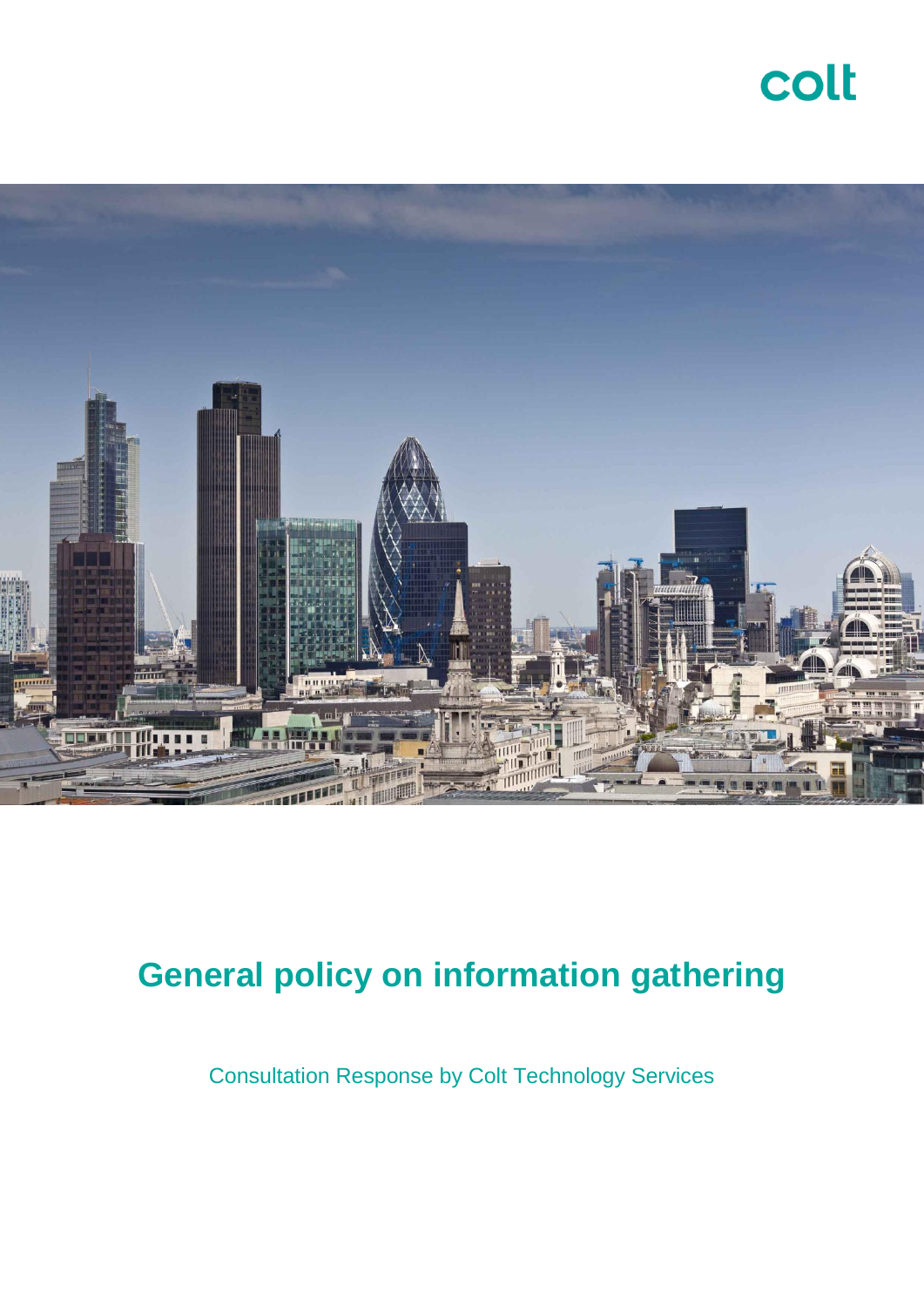### About Colt

Colt provides world class network, voice and data centre services to thousands of businesses around the world, allowing them to focus on delivering their business goals instead of the underlying infrastructure. Customers include 18 of the top 25 bank and diversified financial groups and 19 out of the top 25 companies in both global media and telecoms industries (Forbes 2000 list, 2014). In addition, Colt works with over 50 exchange venues and 13 European central banks.

Colt operates across Europe, Asia and North America. It recently completed the acquisition of KVH, an integrated managed communications and IT infrastructure services business, with headquarters in Tokyo and operations in Hong Kong, Seoul and Singapore.

Today Colt's network directly connects 207 cities, with a further 49 Metropolitan Area Networks (MANs) and direct fibre connections into more than 22,500 buildings. Also, Colt operates 29 carrierneutral data centres in Europe and in Asia-Pacific region. Our Global network spans three continents with Colt-owned infrastructure in 28 countries. This allows us to provide services to our customers across 86 countries.

Colt has a wide portfolio of network, voice and data centre services which are delivered with industry leading customer service and security:

- Our network services offer, among others, managed network Services, bandwidth and Ethernet services, fibre infrastructure and wavelength services;
- Voice services comprise Enterprise voice services (such as PSTN and SIP trunking access and outbound calls) as well as wholesale voice services (world-wide call termination via TDM and VoIP interconnection service, Reseller solutions and tools, White Labelled Services and Number Hosting);
- Data centre services enable Colt to provide colocation in carrier-neutral data centres, remote hands' services, disaster recovery space and DC Connect (direct connections to any enterprise within a data centre – including carriers, internet and cloud service providers, internet and financial exchanges, and content providers or distributors)
- Also Colt delivers integrated solutions services using our strong capabilities to integrate products and services and provide solutions to enterprises across the globe.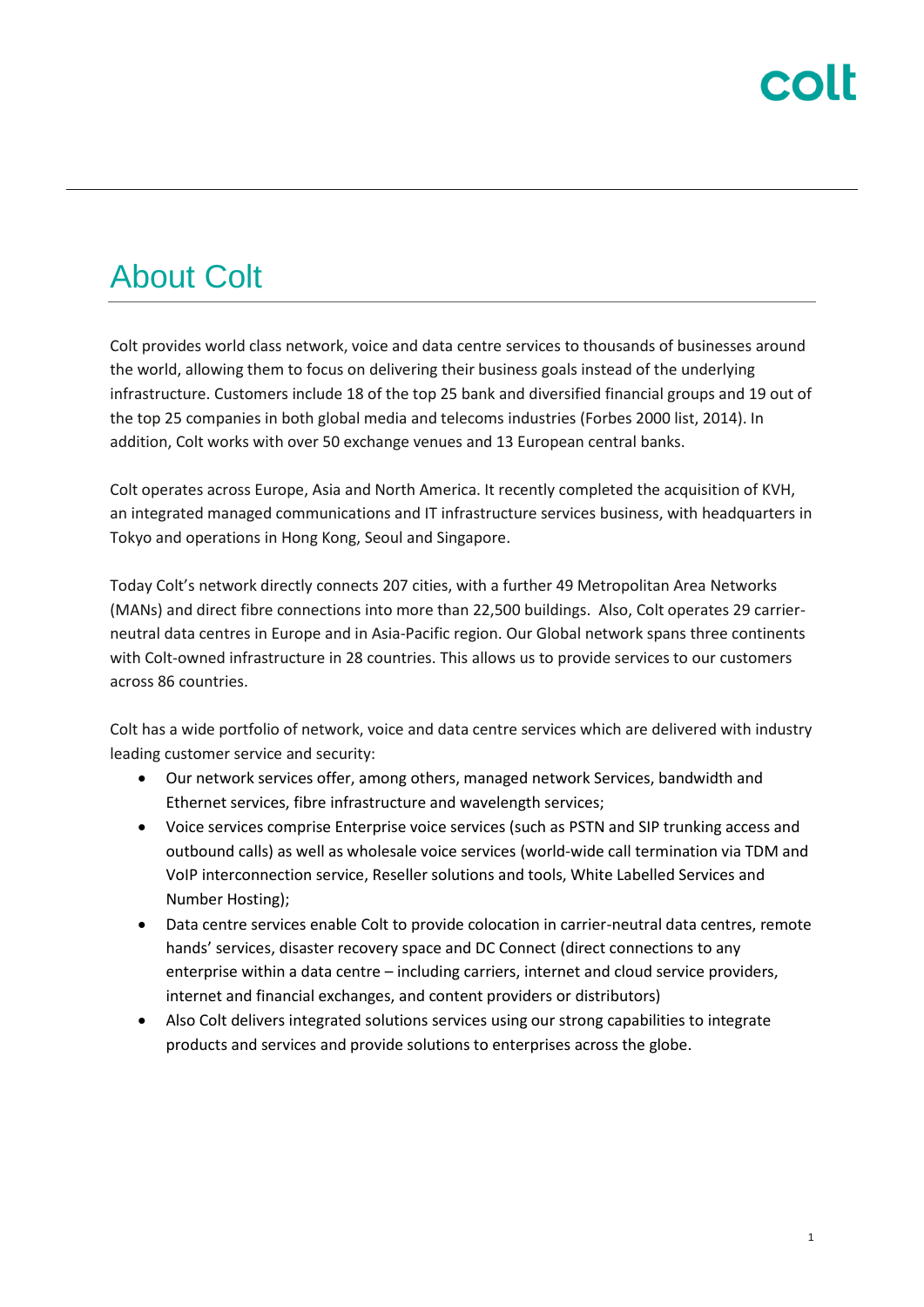## Consultation response

Colt welcomes the opportunity to respond to the consultation on Ofcom's general policy for information gathering. Indeed, as is the case across CPs, Colt is deeply involved in the process of both complying to respond to Ofcom's mandatory information requests and to provide Ofcom information on a more informal basis (for example through market review call for inputs and consultations responses). However, Colt considers the consultation fails to set out the reasons that are driving Ofcom to revise the Statement. Indeed there is not clear reason expressed by Ofcom, other than them believing it is now appropriate as the current iteration of the Statement is 10 years old. Therefore, until those reasons are clearly described, together with a cost benefit analysis, Ofcom should put their proposals on hold.

Firstly, there is no analysis available from Ofcom demonstrating that there is a problem with the current policy, nor is there any evidence presented showing the proposals would in fact deliver tangible benefits. Secondly, from Colt's perspective, we do see evidence of problems with the current framework (these being expressed later in this response), although as yet we do not consider that Ofcom have anticipated these. On the contrary, we strongly believe Ofcom's approach will undoubtedly increase the burden currently carried by CPs due to the increased workload from Ofcom while on the other hand decreasing the amount of work Ofcom devote themselves to information requests. To conclude we are of the opinion that, if adopted, Ofcom's proposals would prove disproportionately burdensome to relatively small CPs such as Colt who currently struggle with resource constraints when responding to requests. Whereas, as a regulator, Ofcom' s role should be to adequately oversee the market in the most effective manner.

We develop our underlying reasoning in the following sections by describing, on the one hand, our concerns with Ofcom's proposals and, on the other hand, what measures that should be considered to make a concrete improvement.

## Ofcom's proposals

Ofcom's two main proposals present a concern to Colt as they as they are likely to introduce increased disproportionate burdens without appearing to bring any obvious benefit to the industry. We outline our concerns in the two paragraphs that follow.

#### Ofcom to assess on a case by case basis whether to send a draft request

Ofcom's current practise of sending draft S.135s has always been a positive aspect of the current policy because it enables CPs to proactively and constructively engage with Ofcom in order to better define what is required or what is actually not feasible or available for provision to Ofcom. This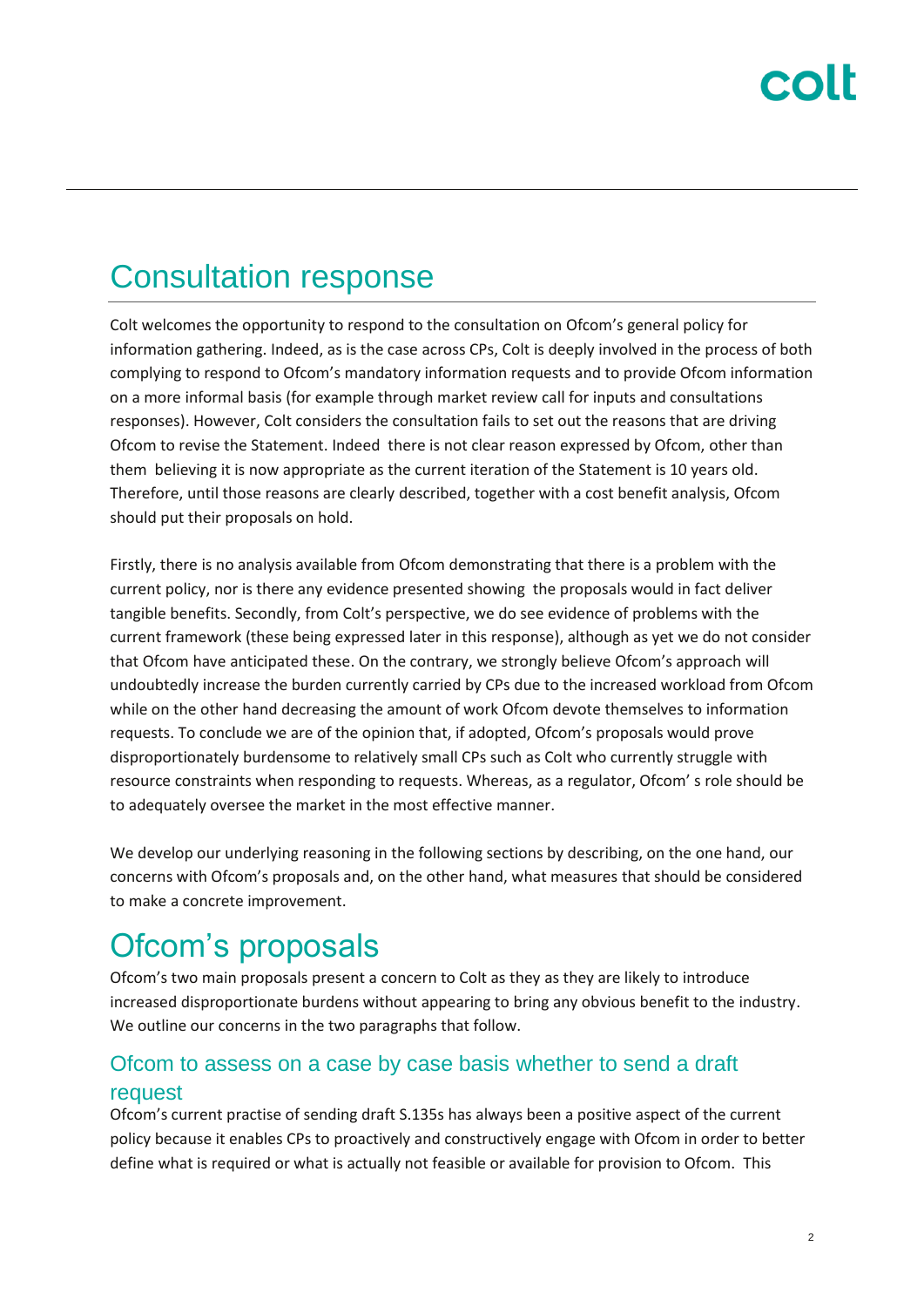# COI

current initiative is actually the most important part of Ofcom's approach to information gathering: not only in terms of better informing Ofcom but equally important as it helps CPs to:

- $\circ$  identify the right people that can help in the organisation to gather the required information,
- o communicate within the organisation transparently, as affected individuals:
	- will know in advance that an information request is coming and can re-prioritise their work in order to fulfil the request;
	- will understand better the purpose and can therefore advise on the appropriateness of the questions being asked (ie if Ofcom should reformulate some parts of the request and/or consider other ways of getting the required information);
	- will be best placed to advise on whether the timescales for provision of the require information are feasible.

All of this establishes a collaborative dialogue between Ofcom and the CP (both on the regulatory and business side). This makes a difference as it helps the business consider Ofcom's requests as a result of a discussion instead of just as an obligation CPs have to comply with.

A good example of this is the preparatory work that Ofcom undertook before issuing S.135s for the Business Connectivity Market Review (BCMR) in early 2014. Indeed, given the importance of this market review, before issuing the formal information request, Ofcom issued a request several months in advance to CPs asking for their assessment of the feasibility of provision of the information and asking for provision of sampled data, where appropriate. This work was effective as we were able to identify alternative approaches, and, then the subsequent formal information request was modified accordingly. Also and most importantly, when the information request was issued formally, the data gathering was more efficient than it would have been otherwise.

Consequently Colt considers draft requests result not only in reducing the burden on CPs, they also enhance the quality of the approach. Therefore, for the reasons outlined above, we strongly believe this provision should remain unless the request deals with enforcement and dispute resolutions matters. We do not see any benefit in changing this aspect of the current approach.

#### New obligation on CPs to confirm completeness and accuracy for information provided to Ofcom on a voluntary basis

Colt thinks the use of voluntary provision of information to Ofcom is a good approach. Colt sees this as an opportunity to express views and/or provide further insight that would not otherwise be addressed by mandatory information requests. As a result, we believe this can help Ofcom see nuances that would otherwise not be visible when only relying on statutory requests. Indeed Ofcom's requests are quite rigid (both in terms of format and content) and this influences the way in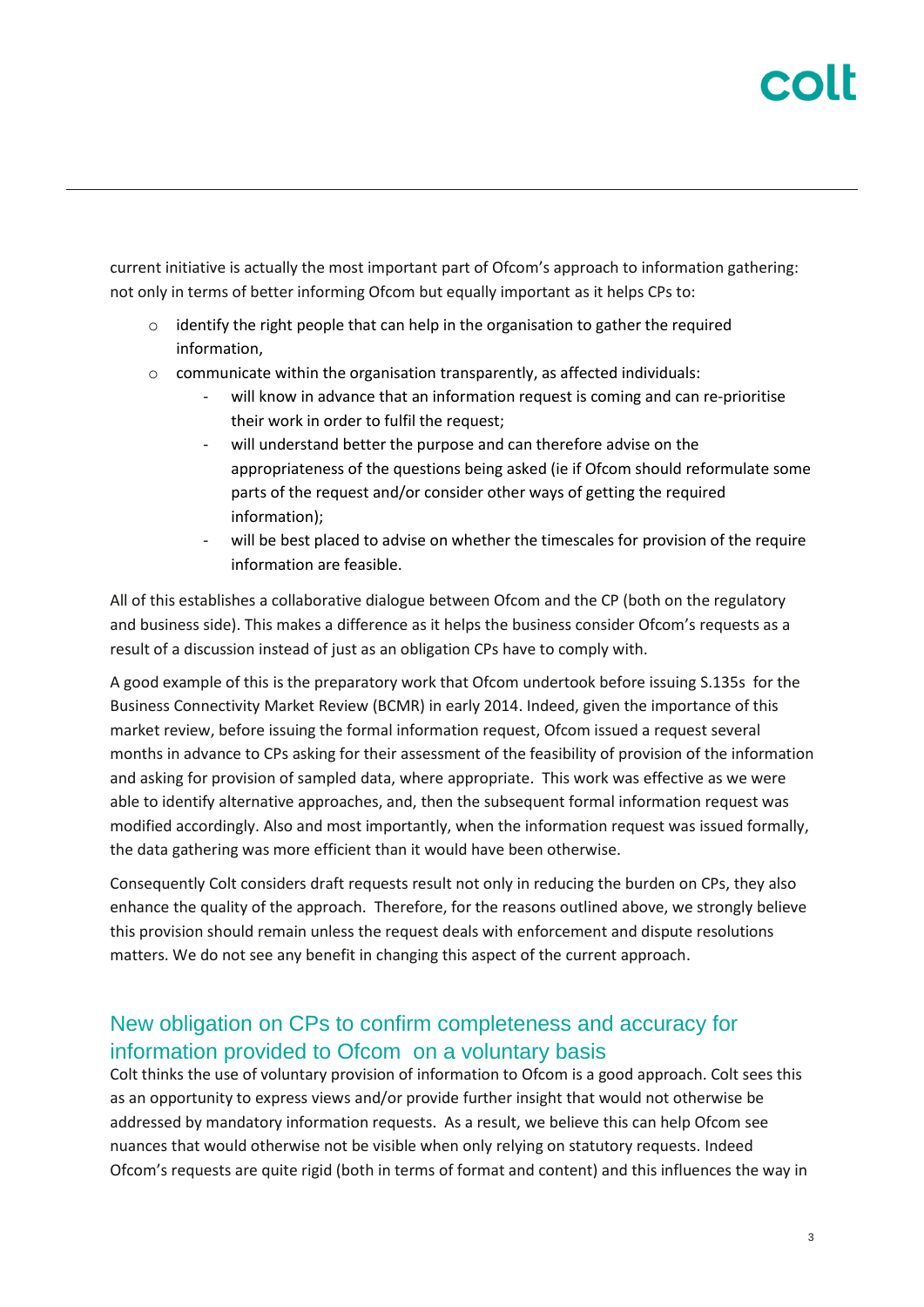which CPs reply. Therefore it can sometimes be difficult to share different types of qualitative information.

However, we do not believe it would be appropriate for Ofcom to use their statutory powers to require CPs to confirm the completeness and accuracy of that information for several reasons:

- The level of granularity provided as part of those exchanges can be quite high and it would therefore not be justifiable for Ofcom to use their statutory powers for this purpose. It would increase the extent of information under which Ofcom would be able to use their statutory powers and we do not believe that this is either appropriate or justifiable. Indeed we are already concerned about the level of information Ofcom is able to require under the current approach and hence, we do not consider this should be broadened.
- Finding ways for CPs to confirm accuracy and/or ensure completeness of information would undoubtedly result in a higher compliance burden for CPs. If this were to happen regularly, it would deter CPs from providing information on a voluntary basis (even where they know the information is of value). We are therefore not in favour of this proposal.

To summarise, Colt believes informal requests have proven valuable in the past given. This is because they have allowed CPs to express alternative approaches to Ofcom. However, we believe using statutory information requests for this purpose would not be appropriate because they would increase the (already high) compliance burden on CPs and deter them from submitting information voluntarily that might otherwise increase Ofcom's understanding of the market.

#### Ways to improve the current policy

At the moment we think the current policy is broadly fit for purpose although some improvements could easily be made. In the current consultation Ofcom states the following: "Wherever possible, Ofcom will draw from existing information sources to avoid unnecessary duplication of effort and to minimise the burden placed on those from whom information is requested." and, in order to make this possible we believe the below suggestions would help:

- 1. **Allow comments on drafts**. Draft requests should remain and always be issued (except where relating to enforcement or dispute resolution).
- 2. **Accept provision of information based on CPs' standard reporting.** Ofcom should accept CPs' own formats of reports and consolidate the data themselves to complete standard templates (as this was done for the mandatory information request issued in 2014 as part of the BCMR). Ofcom would then ask CPs for a confirmation of any assumptions used when undertaking the consolidation. There is often a disparity in the categories and levels of granularity used in CPs' systems and the information requested by Ofcom. We consider that very little is gained (and a lot of accuracy may be lost) by requiring CPs to make estimates, simply to fit the categories specified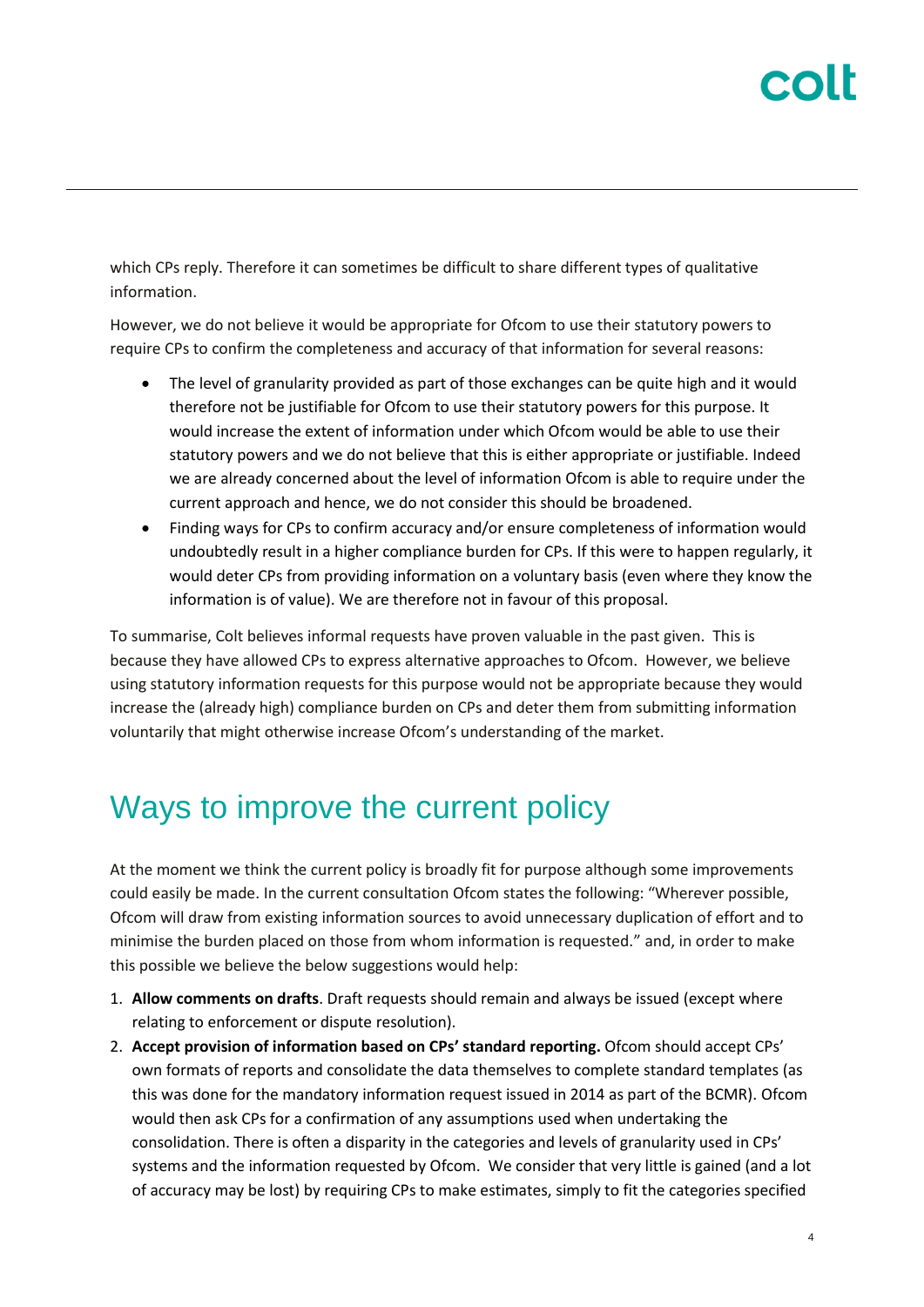by Ofcom. We believe Ofcom can improve its understanding of the market significantly by starting with the information that is actually available, and using that as the basis for testing its assumptions and hypotheses.

- 3. **Increase timelines for the provision of information to Ofcom.** Currently, the timelines set by Ofcom tend to be very short. For instance, in terms of market review related information requests, Ofcom will vary the timeline ranging from a two week window to longer. And often, they can issue requests to suit their own schedule (ie before the holiday period) with really no recognition on the impact on CPs (resource and capabilities). In other European countries other regulators typically give longer timelines as they recognise the resourcing implications on CPs. Longer timelines should then be given than the ones currently in place. This applies to both formal and draft requests. For example, only three working days to comment on a draft is in our view not reasonable. As explained previously, this is the first but most important part of Ofcom information gathering approach, and, if Ofcom looking for meaningful comments, at least a week should be given for the right people to provide their comments. Furthermore, the window normally offered for statutory requests can also be very short (ie two weeks). Considering that up to 3 years of technical data is often required and that much of that data has to be provided in a format that requires a consolidation exercise to complete the relevant templates, such timescales are very difficult to adhere to without material disruption to business operations. Most companies operate archiving policies for such data. Extracting data from archives can be a significant task that can impact budgets and business critical projects. Given our experience of handling such requests, we consider that at least 6 weeks should be standard. Nonetheless, we recognise it is difficult to set standard timelines as they will really depend on the type of request issued (this is a reason why Ofcom should always allow CPs to comment on draft requests).
- 4. **Move to an email based approach.** The current approach where an email is sent to the last key contact within the CP as well as a letter to the company secretary is not optimal. The company secretary of international corporations such as Colt have little if any involvement in sector specific regulation in any one country and are very often surprised and confused by such requests (sometimes resulting in internal miscommunications that create additional burdens and delays). Indeed we believe an email-only approach should be adopted where a contact list (involving main and backup contacts) is maintained by Ofcom and circulated to CPs for confirmation on a periodic basis. This would avoid any potential delays in response from CPs.
- 5. **More efficient reliance on data already submitted.** Often, we see S.135s requesting data where almost identical data have already been submitted. We have the impression that some market review teams have taken an approach broadly characterised as "fire and forget": firing off a S.135 as the first port of call when seeking information on a given topic, and then losing all knowledge gained by the process. We can see this at different levels:
	- o Overlaps between regular reporting and market review requests. As recently as June 2015, Ofcom required confirmation of the valid provision of already submitted quarterly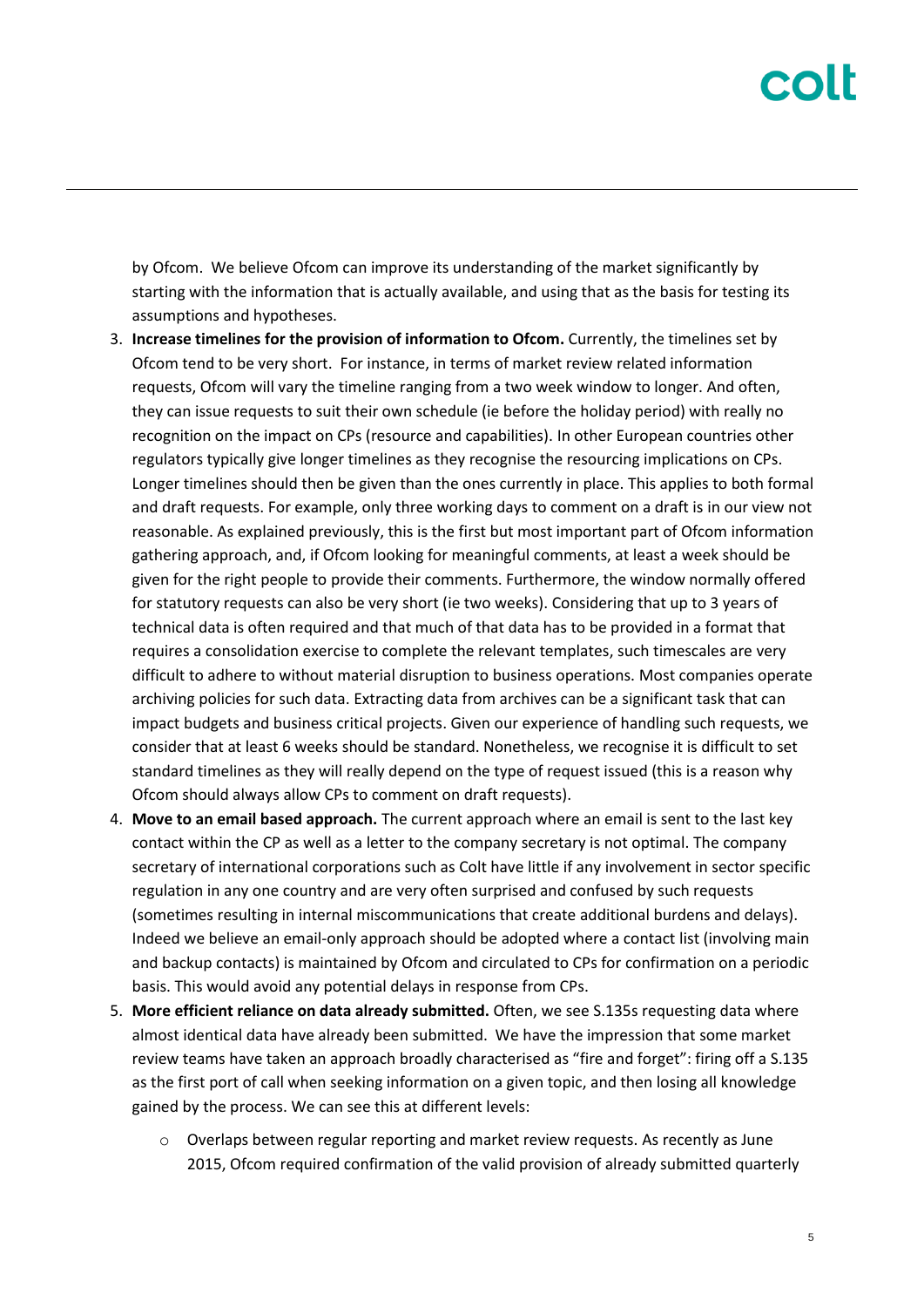fixed market reporting when looking at the information request in June relating to Ofcom's Fixed Call Origination and Termination Market Review 2016 ).

- $\circ$  Overlaps within the same market review teams. Indeed some requirements can really repeat themselves. For example, as part of the BCMR, Colt recently met with Ofcom regarding pricing. Some questions arose relating to dark fibre and were clearly the same as what had already been provided as part of a mandatory information request for which we had responded a few months before.
- $\circ$  Overlaps in timing between market review teams. For example when issuing a mandatory request, Ofcom have no recognition that there are other regulatory demands already on CPs.

To avoid this, we recommend that Ofcom to checks what it already has from regulatory reporting and considers whether some duplications could be prevented. This way Ofcom could explicitly state the information required is not already available to them and the request would therefore be better understood by CPs.

The above approach is therefore not sustainable for CPs, particularly, smaller ones. Consequently:

- better co-ordination is required across the Ofcom departments together with a clear plan for when potential information requests are intended to be issued so that CPs have the opportunity to plan this into their workload.
- if qualitative data and views on different approaches are needed, we think it would be better if Ofcom could organise a meeting before even issuing the information request and not the other way around. Indeed we think this would avoid duplication and generate more involvement and a better appreciation of the issues by the people in charge of delivering the actual data within our organisation.
- 6. **Improve clarity on the appropriateness of level of information required by Ofcom**. Currently, in most of Ofcom's information requests, it is not clear whether and why the granularity on the data requested is needed. Often, we receive S.135 requests, specifying a level of granularity that in our view is significantly in excess of the purpose for which the data is being collected. We would recommend that, particularly when using its statutory powers to collect information, Ofcom provides an explanation for the level of detail that is sought. Furthermore, we generally believe that under current practice, the overall extent of information requested by Ofcom is already questionable and Ofcom's statutory powers should not be extended to more (as suggested). There should indeed be a clear difference expressed by Ofcom between the basic information required for them to assess the market and additional information, which should remain as voluntary provision by a CP. We would argue for a clear boundary between the basic information required (justified as such by Ofcom) and additional information provided, which should remain on a voluntary basis (and not confirmed nor completed under Ofcom's statutory powers).